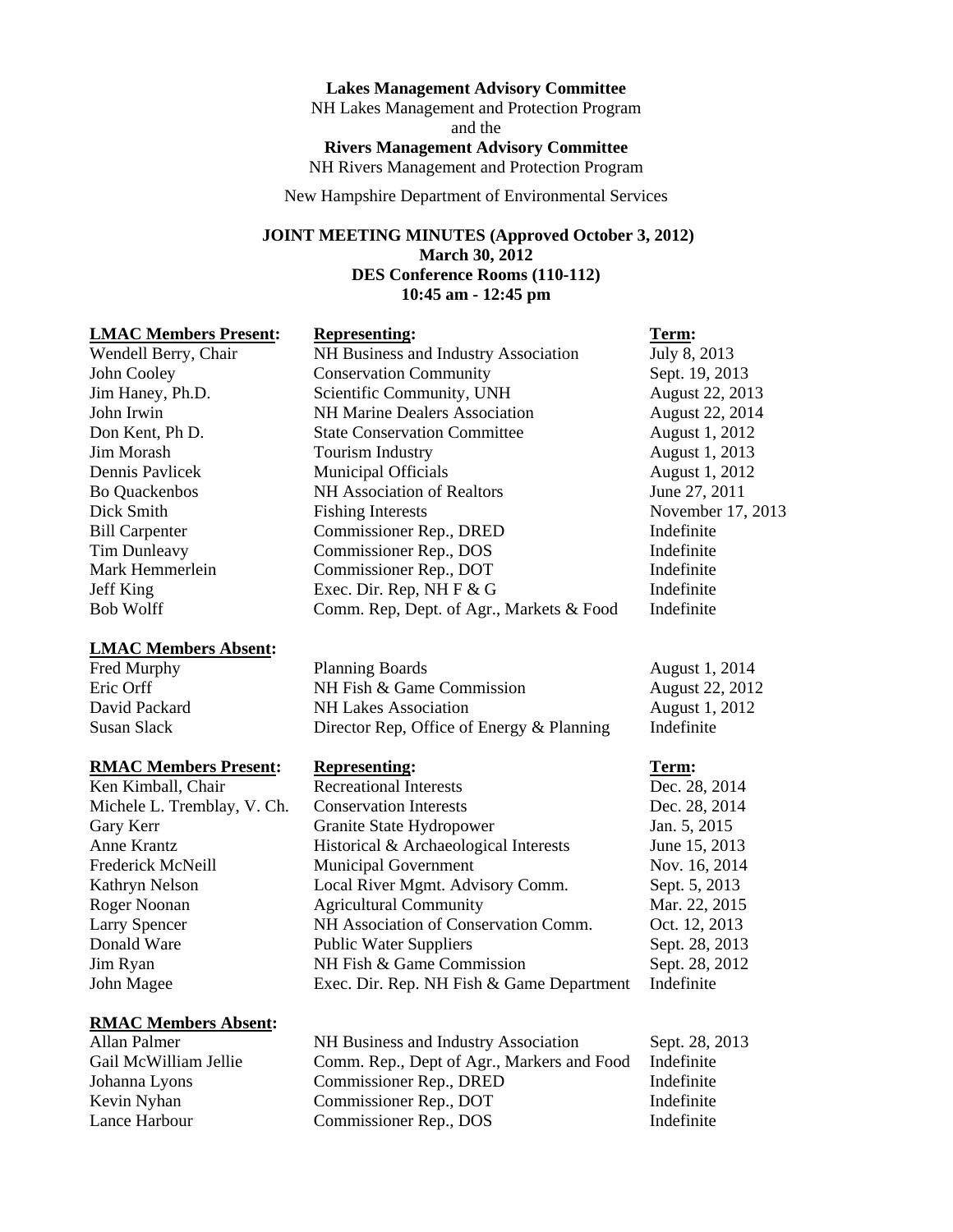## **Staff Present**

| Jacquie Colburn  | Rivers and Lakes Coordinator, WMB   |
|------------------|-------------------------------------|
| Wayne Ives       | NHDES Instream Flow Specialist, WMB |
| Tara Johnson     | Asst. Planner, WMB                  |
| Carolyn Guerdet  | Admin. Asst., Water Division        |
| <b>Ted Diers</b> | Administrator, WMB                  |
| <b>Guests</b>    |                                     |

| Tom O'Brien      | Director, NH Lakes Association |
|------------------|--------------------------------|
| Larry Sunderland | Former member of the LMAC      |

#### **I. Introductions/Minutes/Committee Business**

- 1) Acceptance of the Joint LMAC and RMAC January Meeting Minutes The joint meeting was called to order by Ken Kimball, RMAC Chair, at 10:55 am. All present introduced themselves.
	- ¾ *Motion to accept January 6, 2012 Joint Meeting Minutes made by Michele Tremblay, second by Jim Ryan. Motion passed unanimously.*

## 2) RMPP and LMPP Program Updates

Jacquie reported on staffing changes - Tara Johnson is leaving April 5<sup>th</sup>. When her workload permits, the Drinking Water Ground Water Bureau will allow Jenn Rowden to help one day per week through September.

Jacquie explained that the Executive Council has requested all G&C appointed committees to fill out a 5 page survey questionnaire.

Jacquie informed the committees that the amount of her time directed to Tropical Storm Irene/PIRRT has declined. However, she and other PIRRT members will host 3 public information meetings in North Conway, Gorham, and Lincoln during the month of April.

On April  $18<sup>th</sup>$  the Suncook River Nomination public meeting will be held in Epsom.

## **II. Shared Committee Interests** Ken Kimball, RMAC Chair

1) Watershed Management Bureau Update

Ted Diers spoke about Bureau resources, what the Bureau has for staff, possible changes to be made and looking at how and why we do what we do. The Bureau's work falls into these major categories:

Monitoring/Assessment Planning **Outreach** Restoration/Protection Regulation

Regarding these core functions, a big piece is providing data as to the status of the states' waters. Maintaining and protecting water quality and habitat hinge on having good data. This is not well understood by the general public as to the importance of this data. Now, we are focusing on all monitoring & assessment programs. What are they trying to do – trend data, waterbody data, and probabilistic assessments? The question we are asking ourselves is do we have to do this? What state and federal laws require these activities? Of the 20 monitoring efforts within the bureau, we may do less of some and make others more efficient.

New efforts include: 1) Confirmation monitoring for 305b/303d list. We need to have enough data to say a waterbody is impaired; take it off the list or confirm that it should be on the list. A lot of work on